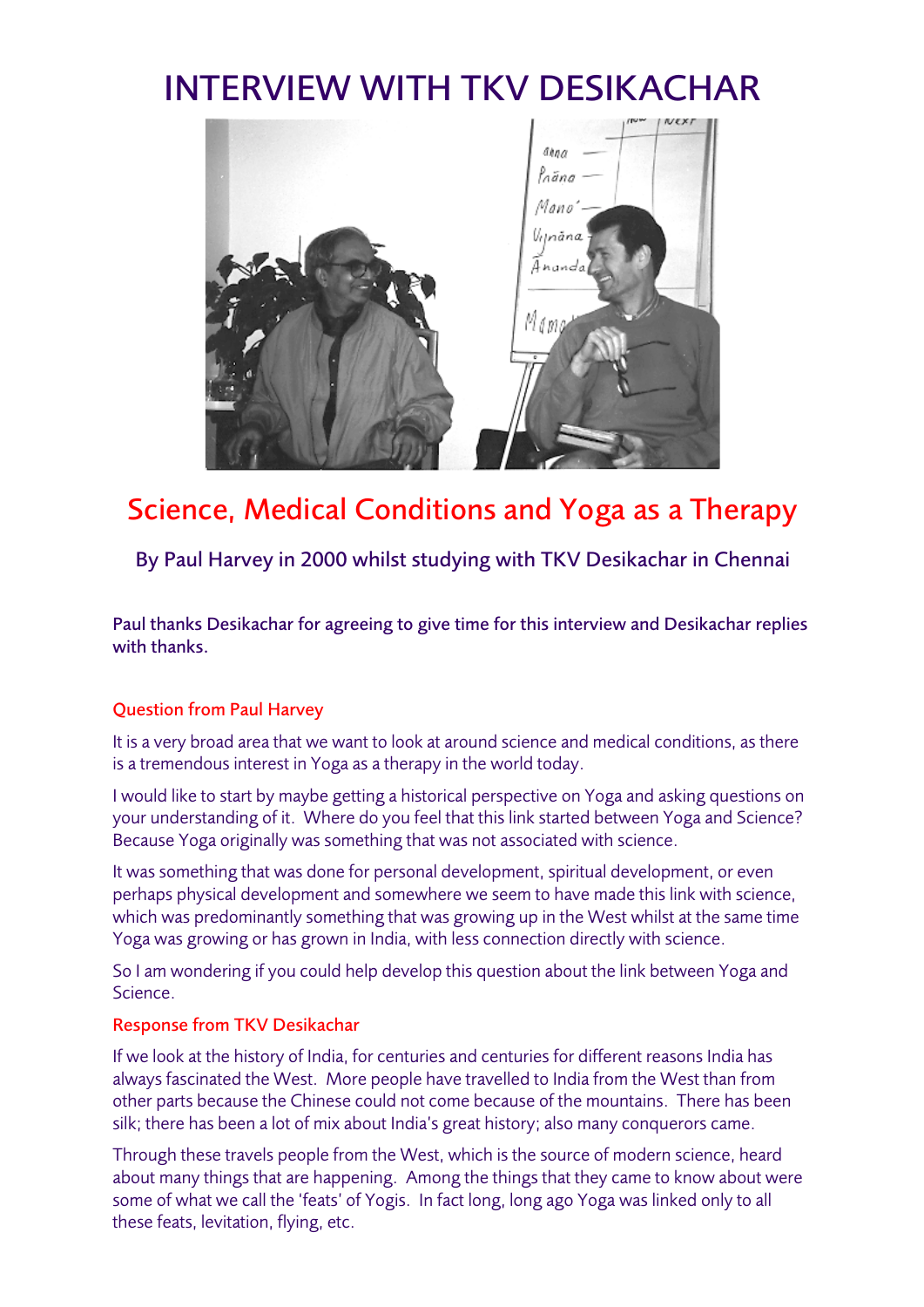In the 18<sup>th</sup> and 19<sup>th</sup> Century, in the beginning of the 19<sup>th</sup> Century, there was an observation made during the time of the great King, Ranjit Singh in the Punjab, which fascinated some of the travellers of the West. There was a Yogi who was kept in a box and buried underground. He was there for a number of days and he did not die.

This has been a great fascination for the west, so the curiosity about Yogis increased because science seems to always talk as if it knows all the answers but when these people of science saw these things it was difficult for them to explain how somebody can live underground with very little air at all. In those days it was almost like a fashion for these Yogis to express their powers by these achievements.

This is how the interest of Western science in Yoga came, because of the interest the West always had in India. Then recently, because of the interaction between East and West because of the British and French advances more and more medical people became interested in this extraordinary experience that Yogis could express.

Take my own father's example. A couple of doctors from France came in the 1930s because they were interested in knowing the power of Yogis to control the autonomic system, like the heartbeat for example. My father, through his Yoga practise, demonstrated his ability to change his heart function, as they could evaluate, at his will to the extent that he even demonstrated before doctors how he could stop his heartbeat even for a few minutes. A lot of people thought he was dead, but he was not dead, so this is how the first medicine in Yoga started, not because it was that Yogis were fit or physically strong but because they were able to exhibit certain things that normally human beings could not do.

It is a part of Yoga and if you look at the Yoga Sūtra of Patañjali, there is one complete section, the Third Chapter, which talks about the power of the mind over the body. How a person who has mastered the mind can do what other human beings cannot, whether in terms of understanding and in terms of power it is almost like magic, they call it Siddhi. So this is the initial relationship between Science and Yoga.

# Question from Paul Harvey

This link with Science and Yoga appears to have given way to more of a link between Yoga and medical conditions, what we call clinical conditions, pathology, to what was originally as you say the power of mind over body. It has become now much more of an interest in problems of the body and problems of the mind.

Could you talk more about how you saw this link developing, because on the one hand we have these as you say feats, these tremendous feats, you gave examples of these feats and now we have this interest in Yoga for clinical conditions. Do you have some understanding of how this has evolved into looking at Yoga in this way?

## Response from TKV Desikachar

When these scientists, also medical scientists, became interested in Yoga they began to read books on it. Some of these books were translated into English at the beginning of the previous century. Some great English scholars translated some of the ancient Yoga books into English. Some of these books i.e. The Haṭha Yoga Pradīpikā talk about the effect of Yoga practise on illness. They talk about certain postures, Āsana, curing certain diseases. This is not the only book; quite a few books talk about the curative aspects of Yoga.

Eventually there was a curiosity as to whether it was really a bluff or a reality. so further enquiry had to be done. Simultaneously, some of the Yoga teachers and masters in India in the beginning of the previous century started to apply Yoga for clinical conditions.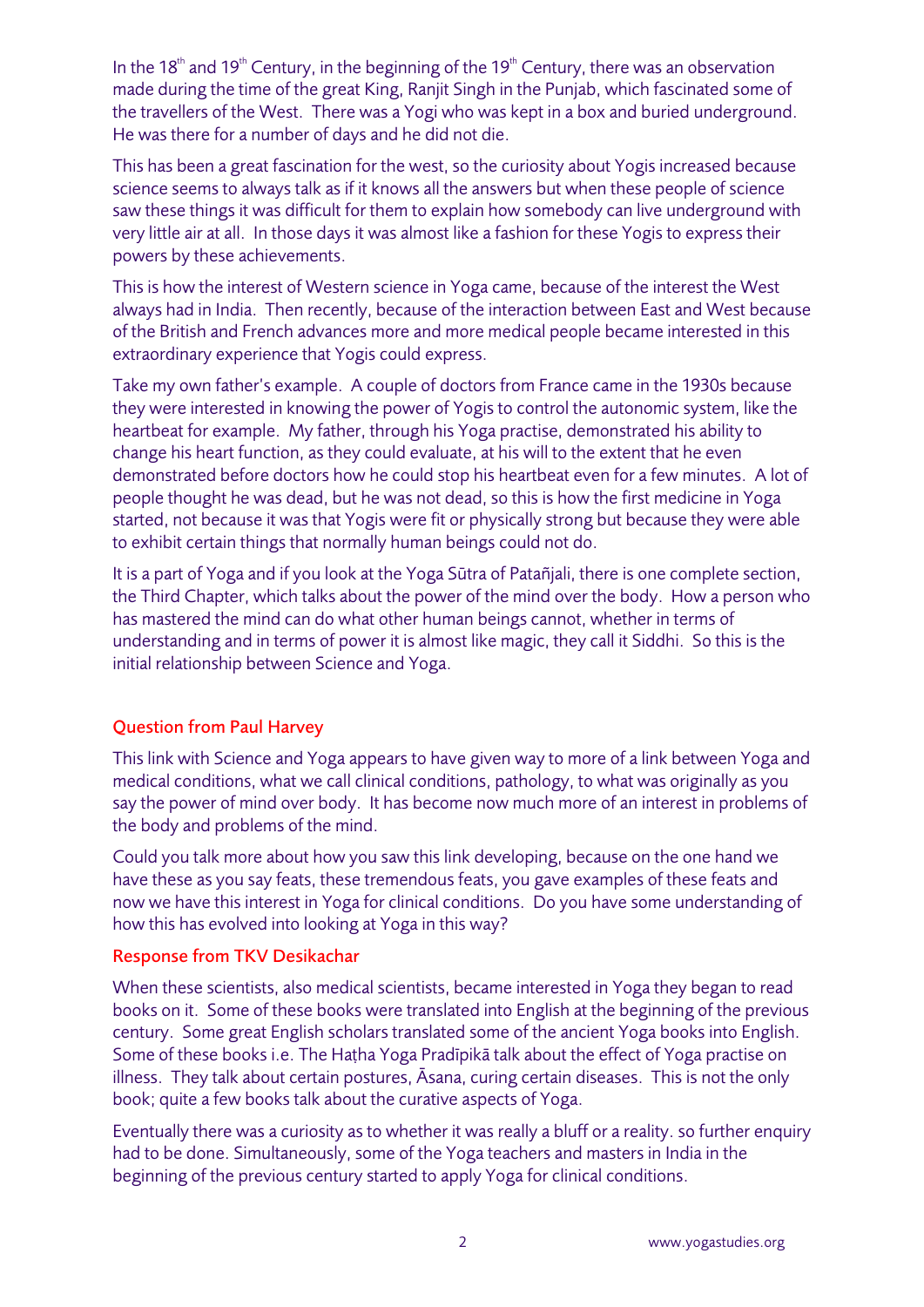India is a very poor country and any system of health care that is inexpensive is very useful for us and India has had a long history of family medicine. Āyurveda, for example, is based on herbs and personal discipline, so there has been a lot of closeness within Āyurveda and Yoga, even believing that they came from the same master, Patañjali.

So here was information about the curative aspect of Yoga in the books that Western medical enthusiast of Yoga became interested in and simultaneously some of the Yoga people such as Swami Kuvalayananda and a lot of others even Swami Shivananda, who was a doctor, began to use Yoga techniques for people with illnesses.

It did work and some of these people even wanted to do some research on it. One of the pioneers in Yoga research has been Swami Kuvalayananda of Lonavla. He wrote a book long, long ago called 'Yoga Therapy' using certain Āsana techniques, Prāṇāyāma techniques and what he calls Kriyā, he analysed how Yoga works with certain conditions.

My own father, Krishnamacharya, started using Yoga for sickness even before the journey to Tibet to Mount Kailash. He is known to have cured the diabetes of one of the Mysores of India. You can see great teachers Kuvalayananda, Krishnamacharya, Yogaindra of Bombay.

All these people began to use Yoga for clinical conditions because in India we do not need any philosophy. We have a very religious base and what we needed was some way to get rid of disease without much expense and Yoga offered an alternative, so Yoga became popular. The situation today is that more Indians come to Yoga for clinical conditions than for any enlightenment.

## Question from Paul Harvey

On the question of clinical conditions, the Western way treats disease in terms of the use of drugs and has a consistent response to disease and is seen something that is of a great interest to people in the West.

In terms of Yoga research could you talk more about what exists in terms of research into Yoga in India from a medical viewpoint.

#### Response from TKV Desikachar

We have a lot of data to say that somebody had a problem, they went to some Yoga courses and then they got better. We have enormous data back in India. This is because India has many Yoga teachers, reputable teachers and not so reputable teachers. When I look at the journals and newspapers many Institutions are doing a lot of good work where people feel better after going to Yoga.

The problem is what does this word 'Yoga' mean. Because science is exact, science expects that we know what was given and what were the conditions in which it was given and what are the effects and science expects this to be repeated again and again. A particular medicine is given for a particular condition again and again and again and when it was not given it does not work and when it is given it works, this is why they have this double blind test.

Unfortunately, this is not so simple with Yoga. The techniques that different Yoga masters use, known as Yoga, are different, for example, what Svāmi Śivananda teaches is different from what my Great Uncle Mr B K S Iyengar uses, there is no comparison. Nor what a lot of other people such as Kuvalayananda use, I have nothing to do with that or what my uncle uses. In fact, they had a head-on collision about their techniques, they are not able to accept each others techniques, but each one of them helps hundreds and hundreds and hundreds of people in their own way.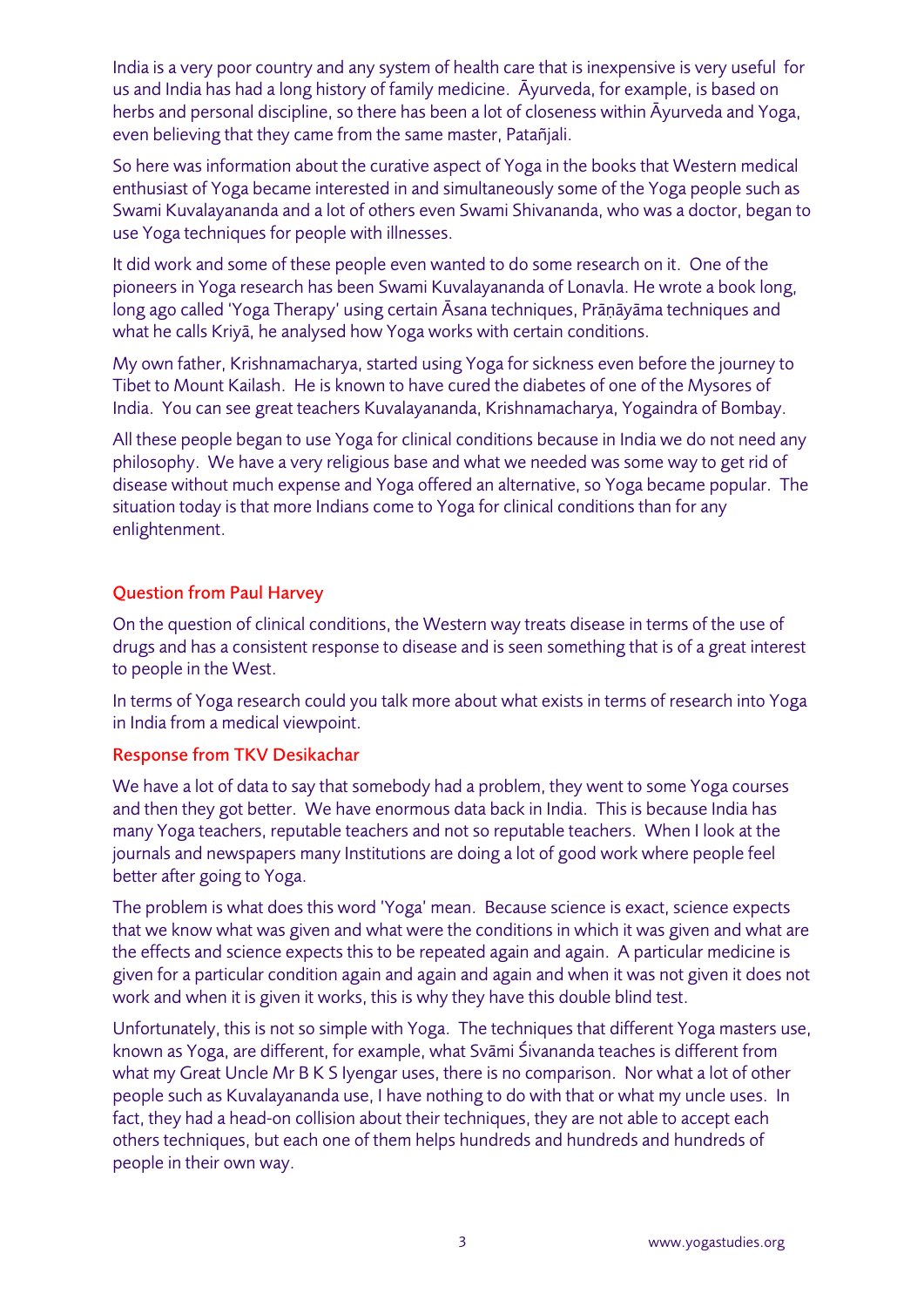Now this is the challenge for scientists, because the fundamental basis of looking at the human body by scientists is different from how we look in Yoga. As my father said modern medicine is based on a dead body anatomy but we are dealing with a human being who is alive, who has emotions and intellect and with so many things happening.

How to do research, to say this is the problem, this is the intervention and this is the result is a challenge for Yoga. In our own school, the Krishnamacharya Yoga Mandarim, which was started twenty-five years ago, we had a data bank and there are now 28,000 people who came to us. This is quite a number, every day people came, tens and hundreds of people came and we have many teachers. Each teacher teaches slightly differently from the others. We have at least 95 per cent positive results.

Now if science were to ask me how could you prove this I don't know how to prove it. I ask them please help me as to how I can prove this because there are too many variations involved in analysing. But we continue to help people so we know what happens, we do not know why it happens, we don't even know how it happens, but we do know that when somebody comes we can help them and they feel better.

## Question from Paul Harvey

And yet in many places around the world there are attempts being made to link Yoga to specific diseases, can you talk more about this and what is happening in your own Institute in this area.

### Response from TKV Desikachar

Even if you take a particular illness, which is known as an illness according to medical parlance like asthma or blood pressure, what we offer to these people is not the same thing. We do not have a specific solution for a specific problem. For example, somebody may have blood pressure because of some family history, somebody else may have blood pressure because of some stress, somebody may have blood pressure because of anxiety, somebody may have blood pressure because of that period in their life, somebody may have blood pressure, high blood pressure suddenly because of a broken relationship.

We need to take into account all these factors to exactly form a programme of Yoga, it could be relaxation for somebody, it could be some breathing exercises for somebody, it could be some asanas for somebody, it could be some meditation for somebody, and for somebody it could be just talking to the person, just to establish a friendly relationship and console them and the condition is the same and these are all Yoga. As far as the doctor is concerned it is blood pressure. For somebody else maybe none of these things work but maybe we have to talk to them about their diet or their lifestyle.

We had somebody who had a serious neck problem and the solution was not Yoga the solution was where this person was sitting in their chair. They were sitting in an office with an air-conditioned blast coming across the neck. We had nothing to do; we suggested they change the position of their chair and after some time the neck got better.

We have to examine many factors to see what is the origin of what is known as a symptom and according to that we have to propose for this condition some Yoga which is not just Āsana. Yoga is a process which makes me understand how my mind is functioning and then reduces the turbulence of mind, any technique that helps this helps the person. We are reaching the human being through the mind; we are reaching the sickness through interaction at the mental level, with different tools of course. This is why it is a challenge for Yoga.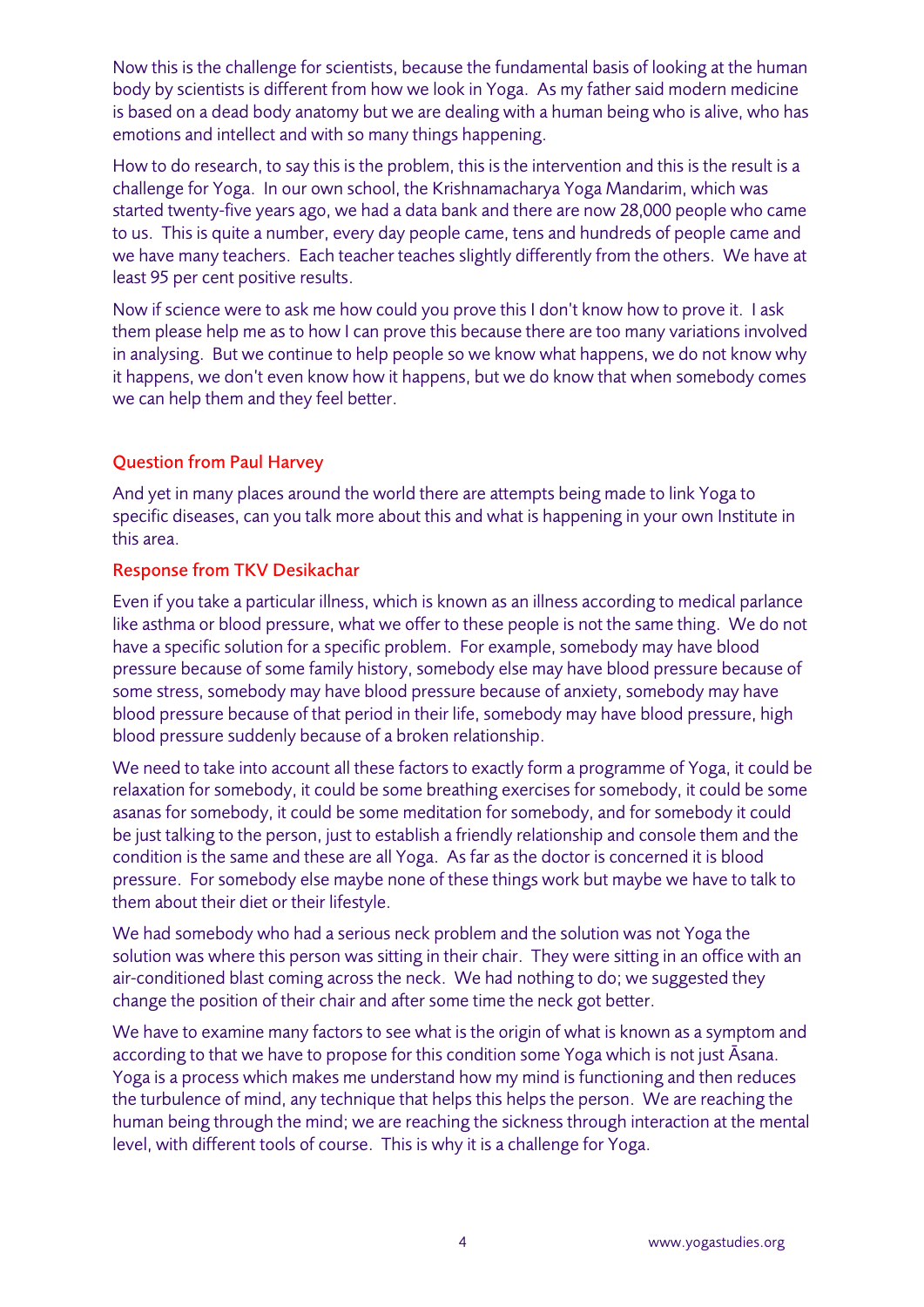What also happens is if I like a teacher if something wrong is given by the teacher still it works, if I don't like the teacher and the teacher gives the best technical thing then it will not work because Yoga includes relationships.

This is why we have a problem; anyway we want to give our best. We have a research department and we have done some work, experiential work; experiential work is where we are not working symptomatically.

We look at a person, we evaluate the person as a human being, collect the data about this person as a human being, propose certain programmes, make sure that they are practising every day and then check the total personality of the person later and that is also research and that is the way we are trying to do research but that means collecting a lot of data, not just chemical pathological research, not just biochemistry some psychological relations, even emotional is necessary, family history.

We have done that and we want to pursue this, so we want to create a new system of research taking into account all these things, we want to get more technologists, biotechnologists, we do not want to get more psychologists, we do not want to get more medical people. We also want to get Yoga people so that all these team of experts learn all things and maybe they can crack this mystery of Yoga, hopefully.

## Question from Paul Harvey

So from what you are saying it appears that it is not really possible to evaluate Yoga in the terms that would satisfy Western science, in terms of having several study groups, one group practising Yoga, one group practising some placebo, one group not practising; measuring the different groups and trying to determine the effect over the same period of time, which of course is not going to be very fruitful.

#### Response from TKV Desikachar

It is a challenge. Now I am not saying that people have not done this type of study, I always want to call it study, I do not call it a conclusion, study is being done by scientific people interested in Yoga, studies are being done but there is a tendency to make a hasty conclusion. There are many Institutions in India that say we have done these studies. For example Dr Dean Ornish has given a course of Yoga in his book for the heart, I am scared of that course. Somebody with a heart problem, suppose he has got some neck problem and has high blood pressure, he does the shoulder stand that he has put in his book what may happen to that person? I am sorry, but with all respect but some of these people in their enthusiasm to look for something good for society make a hasty conclusion without taking into account the other aspects of human beings.

You see when somebody comes to us they are not coming with one problem, there are other problems. Asthma, they come with asthma then they take medication, these medications produce blood pressure, some of the medication increases stomach ulcers, then they have diahorrea then they have heaviness in the head, their legs are swollen, so many facts are there.

Now, this is the challenge, how can I evaluate this person with this problem, something is given, this person nothing is given. Is it possible and is it fair that twenty people get the benefit of Yoga and forty people do not get the benefit of Yoga is it ethically correct, these are some of the questions. This is what happens with mental retardation. If you want to evaluate you teach twenty and you do not teach others. Now these children are growing, after four years you cannot teach them because they will not respond. How do we use Yoga, that this is the question I have asked the scientists. Tell us if there is a means to evaluate so that it is fair to science, it is fair to Yoga and it is fair to the patient. That is the question.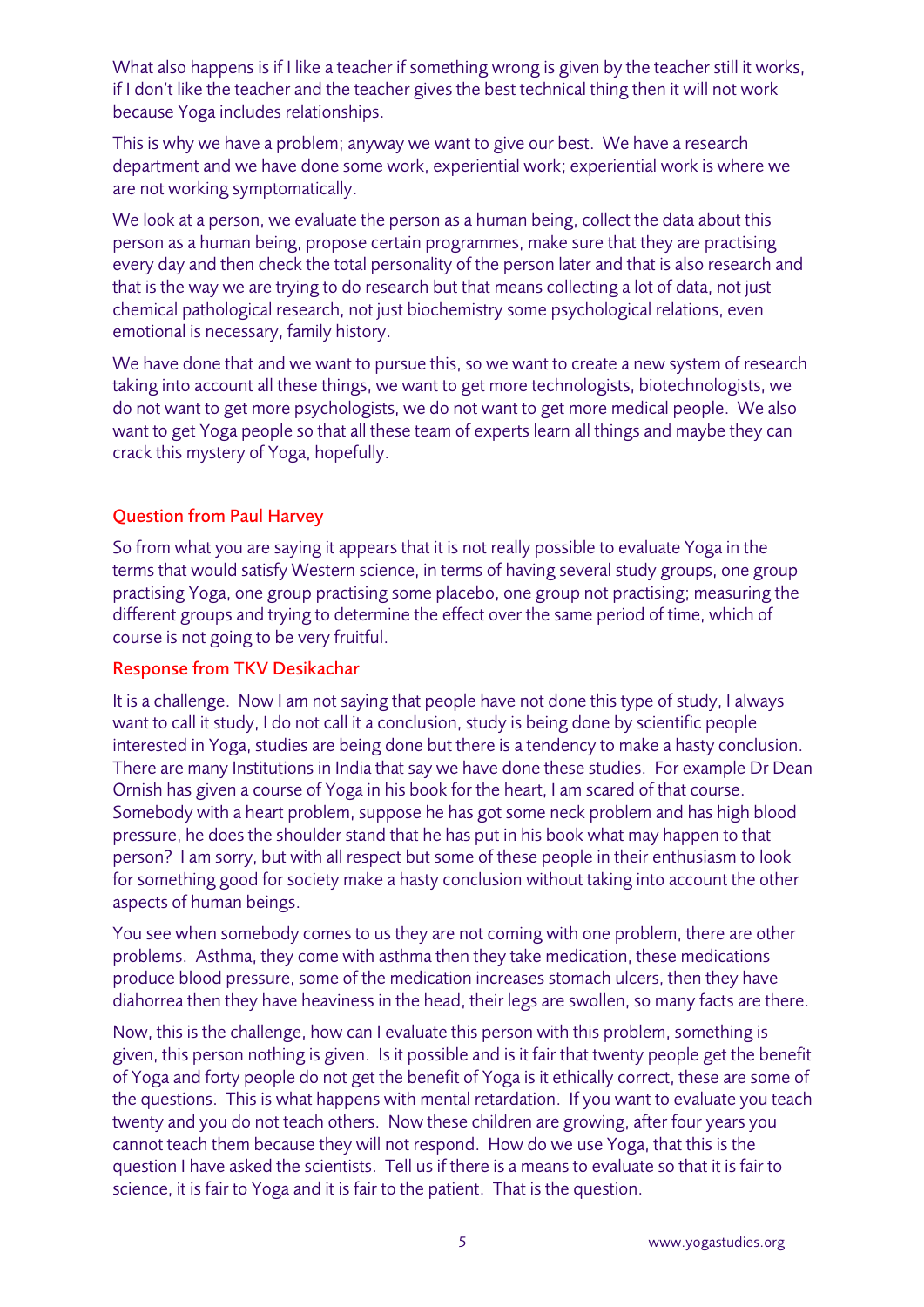We have published some books I am very honest about this, we are just telling what is the condition, what has been happening, but we are not a medical institution; we do not want to conclude that Yoga cures heart diseases. Many Yoga teachers have heart diseases, many Yoga teachers have family relationship problems, and many Yoga teachers have back problems so we should be honest.

So if to be honest means there is also science, science is honest, science is an on-going process. I am a student of science, I am always interested in science, and it is an on-going problem. It is very important because the true scientist is always honest because he is looking for the truth and it is what we want in Yoga, to find the truth.

So in the meantime through all these complicated situations we help people but we do hope that with the data back that we have and with the people coming we hope that we can break ground and ask people to help. I have asked the scientists to help us. Definitely Yoga therapy or using Yoga to help people with problems should not be equated to allopathy where a particular illness has a particular medicine for it. It is not fair to Yoga and it is not fair to science.

One more thing I would like to say, when somebody goes to a doctor certain illnesses are cured forever or it is not to be cured, sometimes when the discipline is stopped the disease comes back. So the responsibility of resolving a problem is not in the hands of Yoga it is in the hands of the person who is suffering. The person is curing his diseases the person is resolving his problem or her problem, so the responsibility here is not in Yoga it is in the person and the responsibility is in the teacher who ensures that this person loves what is given so much that he or she will not stop doing it.

## Question from Paul Harvey

So if we find that Yoga is difficult to evaluate in terms of Science and I appreciate that it does not work in the same way that Western medicine does in that Western medicine looks at the symptom then tries to tackle the particular symptom. How in your opinion does Yoga work, what is in Yoga that is so precious, so special?

## Response from TKV Desikachar

I had an expert medical doctor, super expert doctor she had some problem with headaches. An extremely competent person but nothing could help, she is a surgeon also, a great writer and then somebody suggested why don't you try Yoga, that is all. She came to us. I did not teach her, I asked one of my colleagues to teach her. After one month she just said, this is magic. I cannot explain it and the science to it, I have done research, I tried meditating, nothing happened, and this is magic, that is all I can say. She is very grateful for this. I asked her how do you explain some of simple things that we taught you. One thing I must say she said is that you seem to know more about the body than we do. You seem to know about the intricacies of the body but we do not know how the body moves, we do not know what is stiffness what is flexibility, we do not know how to make a body flexible.

We don't have love and care in our work, we are experts in technology, we have the tools and we have the medicine but we do not know love, we don't know care. When I come here with a teacher I feel I am so loved I feel I am so cared for I am so taken care of already I feel halfcured. I do get my headaches once in a while but I do not care. Before it was stopping my work now I don't care. So my relationship with my headache is different today than before.

I thought I would mention this because here is somebody who is one of the best medical people in India.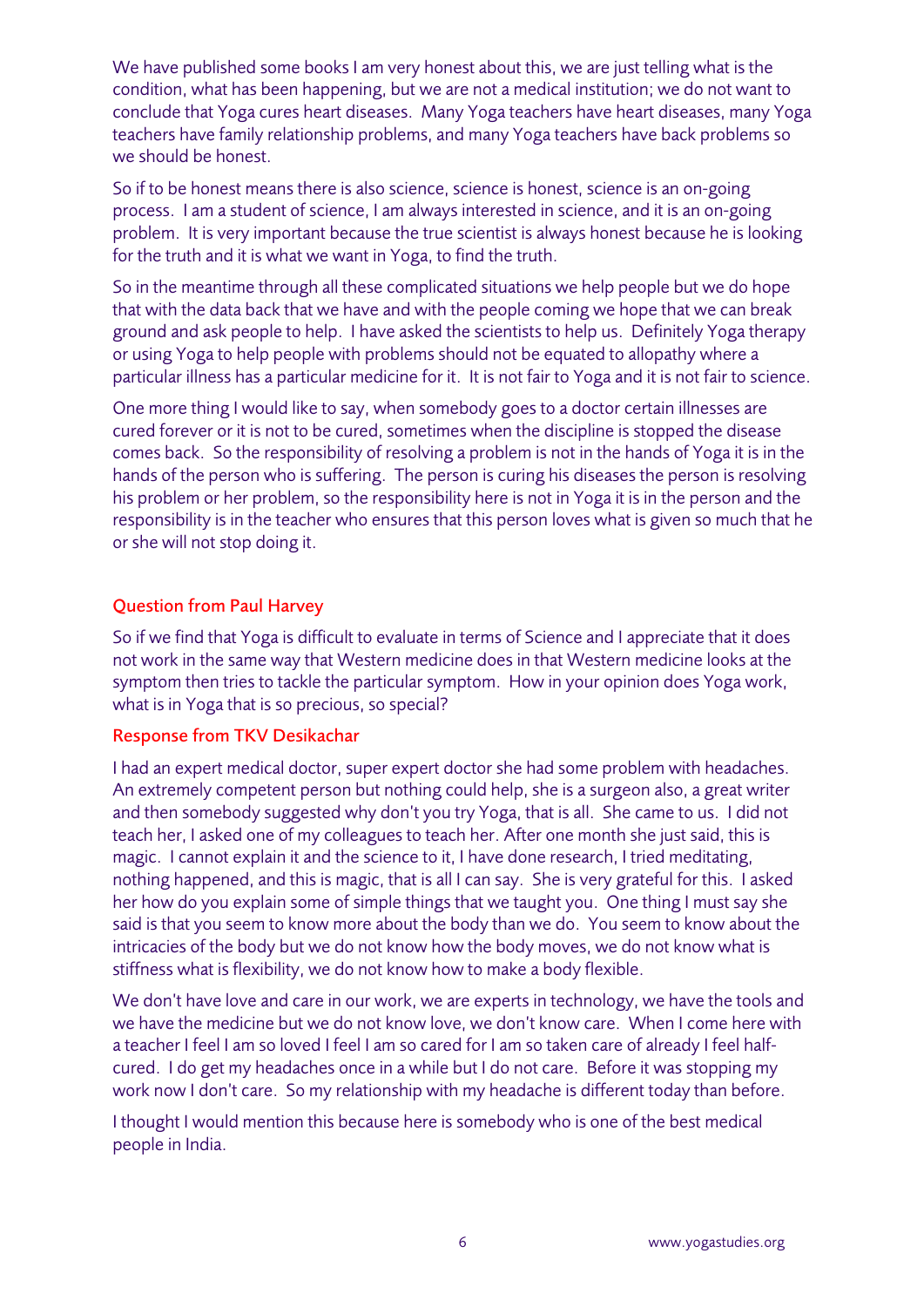Now I will give another example of another eminent doctor. This doctor, who was a very busy person and an expert in neuroscience, had at a very late age, past 70, a by-pass. After the bypass this person lost his voice. He called me; he was always considered one of the best medical men in all of India. He said, "I am a public speaker and I have just lost my voice, can you do something". So I did something and he got back his voice and he told me something, because I interviewed him for something.

I said how do you sir, you are a religious person, he is a very religious person, you have been praying, you are a doctor, none of these things helped you. You came to us, we taught you some breathing exercises and all that and your voice has recovered, how do you explain all that.

He said, "when I learned my religious practice I was never taught how to pay attention, I did it mechanically. In medicine I was taught how to do things I was not taught how to be aware of what I am doing. You people taught me how to pay attention to what I am doing. So today the same religious practice that I was doing before has more effect because I am paying attention to this religious practice and my Yoga, when I am doing my Yoga, I know what I am doing when I am doing my Yoga. Because I am paying attention I think there is much more effect than when I do something without paying attention.

I have given two examples of two eminent doctors, one lady and one gentleman, I think that there is a meaning in what they are saying. If I love my body my body will heal, if I abuse my body it will not heal. Attention is also to learn what we have been given, preciously, which we cannot buy. I think Yoga teaches us to love what has been given to us and the Yoga teacher perhaps helps us to understand this. The other thinks of techniques, this posture and that posture.

We have seen, for example, for the same condition, for the same background, we are taught different courses, they still work. The only thing we do is we will avoid anything that will complicate the problem. For example, if somebody has got a back pain we are not going to teach something that will increase the back pain.

Of course, one of the important rules is that we should know what not to teach, that is the first thing we do in our consultation and when we have seen this we can try a few things within that range as long there is this relationship within the human system of love and care is established the body is asking for that this is all I can tell.

#### Question from Paul Harvey

So we can consider then that the effect of Yoga is not seen to be directly on the symptom as in modern medicine. It appears from what you are saying it is more to do with the relationship with that problem.

At what level is the human system changing? Because there must be some change in order for that change to reach to the level of the symptom or to my relationship with the symptom. At what level of the human system do you think these changes are occurring at?

#### Response from TKV Desikachar

I have asked this question to experts because one of my jobs is also to write about these things. I have asked people how does it happen. Positive attitudes they say produce positive things in your immune system. There are a lot of technical terms for that. Negative attitudes produces negative immune system. Attitudes influence how the immune system functions.

Somebody who is asthmatic, who is so miserable, who thinks she cannot do anything, when she starts she can do something, she is not so unfit, she can raise the arms, she can breath a little more than she thinks she can.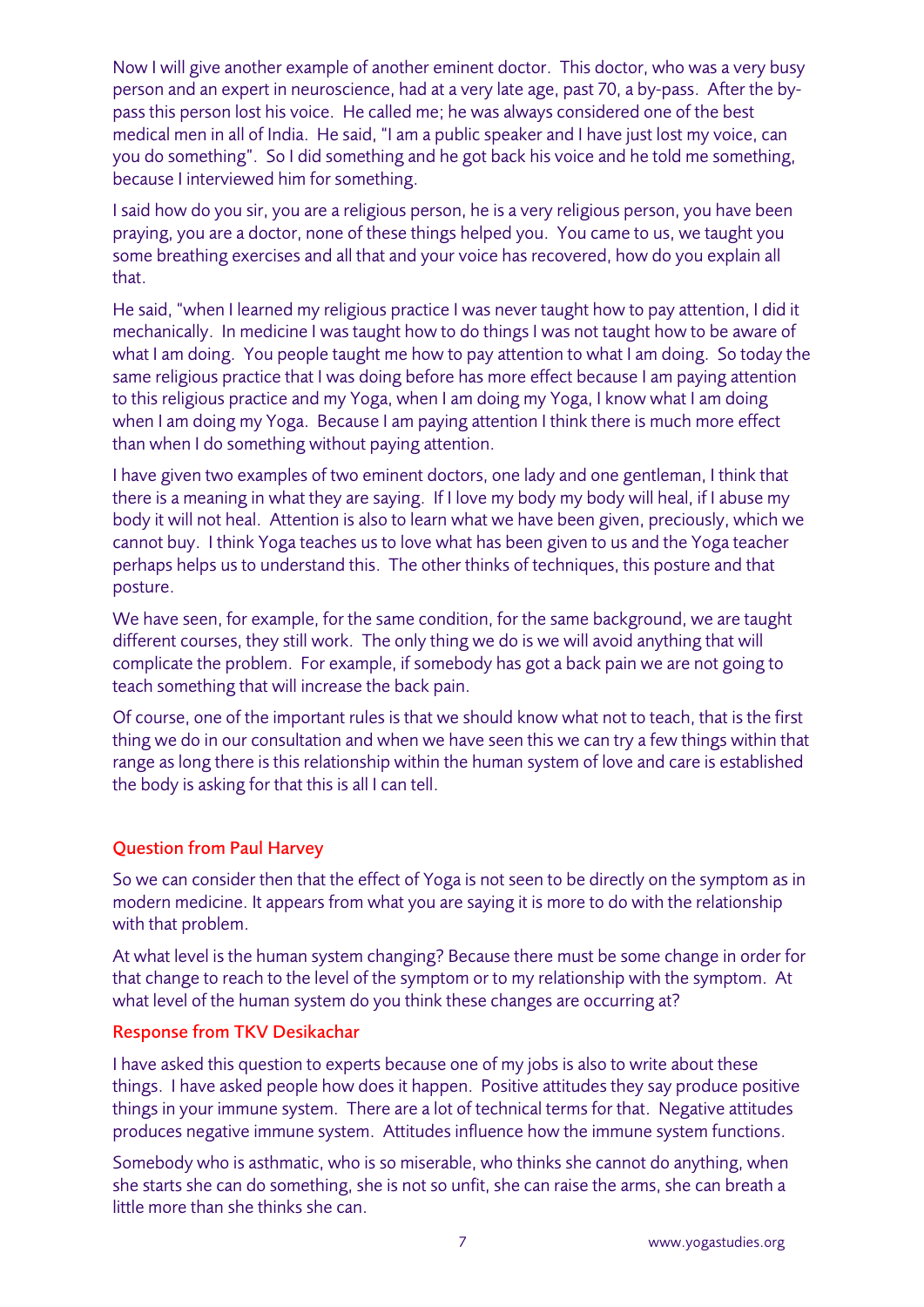When she gets confidence in herself she becomes more positive about herself, even the medicine she takes has a more positive effect as we have seen sometimes when people do Yoga with this affection, with this love, the need for medicine is reduced.

So I think from the scientific point of view a positive approach has a positive effect on the immune system and the rest is a question of time.

## Question from Paul Harvey

In today's society we see many books on positive attitude, positive thinking, so what is it about Yoga that is different from say going into a bookshop and picking up a book that says 'think positive'.

What are the qualities in Yoga that makes it unique and different than from say reading a book on positive action, trying to cultivate positive action because in some sense it could be less effort to just pick up a book.

Why Yoga and how does Yoga work in this area of positive attitude?

## Response from TKV Desikachar

This eminent neuroscientist who had the by-pass who also was shocked by the by-pass he has said a lot of things, he was written a lot of books, he is a great scholar and what in fact they had was intellectual but when he went to a teacher, in this case me, when I spoke to him it had a stronger impact to the extent that it stayed, it stayed and became a part of his life.

That is the difference between what we get out of a book and when somebody is in front of you, you trust this person, you are ready to listen to this person and that person says something it has a power, it is coming from a human being. I am not rejecting books, books influence, books influence me but in this a person is more profound.

# Question from Paul Harvey

Would you say that this response is true for the West, because I know in India the role of relationship, especially with the teacher, is much more pronounced, much more prominent, much more an accepted part of society, whereas in the West we tend to live in a more remote way and therefore using books, using videos is much more acceptable for us in terms of relationships.

Do you feel that your words, which have come out of another culture in our society, can have the same impact for us in the West where we are much more used to going to the bookshop, much more used to being able to do it ourselves.

Also, it is almost for us in the West to be seen as a failure if I have to go to somebody. Sometimes when people go into therapy they regard it as a failure that they have to go to a therapist and talk to someone because I am not able to do it myself.

## Response from TKV Desikachar

You know Paul I am not just of India, I am also of South India and there people like you come to see me in India. Once there is some confidence I do not see much difference between East and West, it is a question earning the confidence.

That is why in Yoga the word for earning confidence is 'Atha', now I am ready. It is the first word in the Yoga Sūtra, so I as a teacher have to put in more effort to understand that, in a society where relationships are breaking, people are more comfortable with a video than a human being.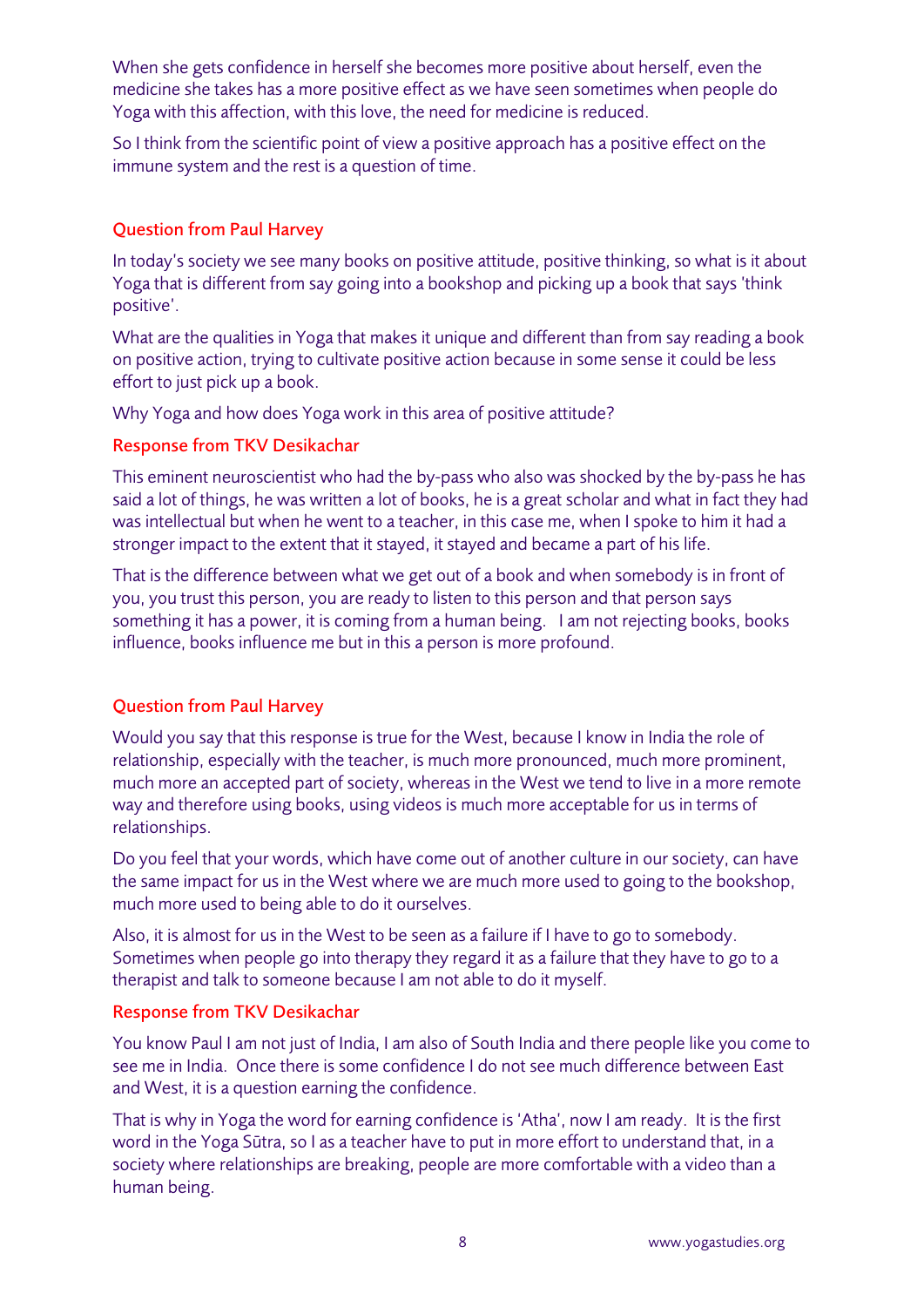With all due respect, in India we have the opposite problem, we have confidence in too many people so that is really why people are sometimes confused, so we have to do something else there.

So it is not Indians basically, but earning confidence is the first step in this type of work. This confidence may come because of how I am with the person or even sometimes when you consider me as an authority, confidence may be there.

## Question from Paul Harvey

So we as students come to Yoga. How do teachers evaluate, if from what you are saying it could be that the same symptom. If we take stress for example, similar stress could produce five different responses. One person gets blood pressure, one person will get digestive problems, another person will have headaches, and another person will get sleep problems and another person it will effect their relationship.

How do you evaluate? What are the principles on which we can evaluate in order to decide what could be helpful for a problem when there are so many variables based on the same, even on the same symptoms such as in particular stress which can produce some of the results.

## Response from TKV Desikachar

First I must have the training, anybody can have good training. I can work on the computer but I must have training. I know nothing I must have training. Training includes certain knowledge of the basics of Yoga, knowledge of the human system, personal pride so that you have some conviction of what you are talking about which means personal experience, internship where we see how the more experienced teacher is doing that work she is doing. We make sure of that in our School that there is a strong internship.

Through this we know how to look at a person, we know how to look at a body; we know how to understand some data they give because medical information must be understood. In our training we have one full semester where we teach people how the Western science looks at the human body. As a part of it we also have a course on Western psychology, of course it is very important too to understand 'ego', so training, a comprehensive training is required.

Internship is required, then reference is required that is why some of these people will have to sit with us, more experienced people to see how we do these things, how we communicate, how we talk, how we accept. This is a preliminary requirement before we go into the study.

The most important things is that when people are coming to us they are not coming to us when they have got the disease, they come to us after they have gone to other medicines, sometimes they go to Āyurveda, sometimes they go to allopathy sometimes they go to homeopathy, many things, so we get more complicated people than medical doctors get in terms of chronic conditions.

I am not talking about simple conditions, we are the last post so we have to be more careful, so we have to have more training and make more effort. Then it is a question of, say swimming, you get into the water and you know how to swim.

## Question from Paul Harvey

If I may conclude with an awkward question. For somebody reading this interview they would perhaps understand from it that Yoga is not a straightforward means of for this problem this solution and yet there are many, many Yoga books already on the marketplace that offer precisely this, almost as a glossy self-help manual with quite specific links between postures and diseases or breathing techniques and diseases, between techniques and illnesses.